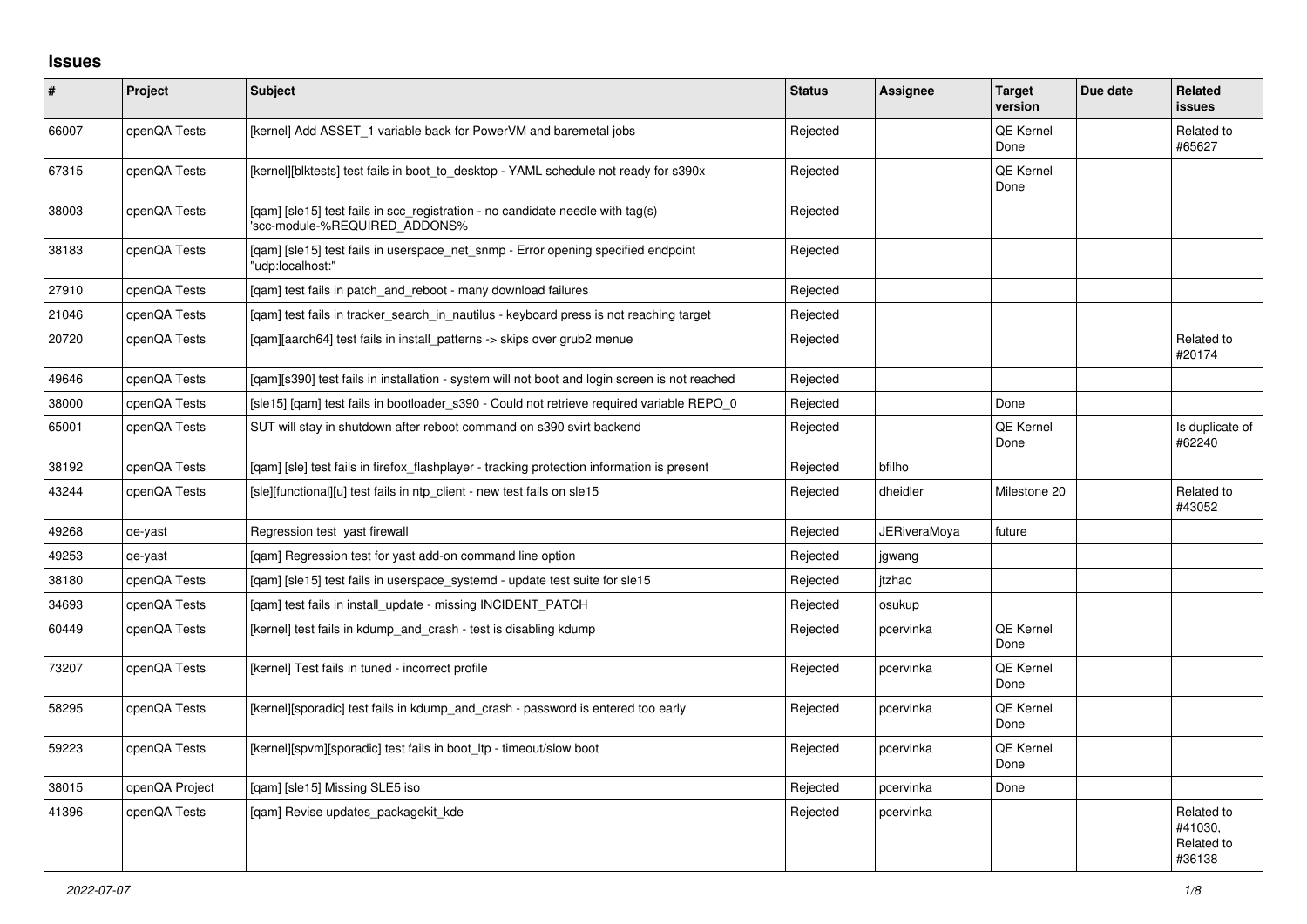| #     | Project      | <b>Subject</b>                                                                                                 | <b>Status</b> | <b>Assignee</b> | <b>Target</b><br>version | Due date | Related<br>issues                                                      |
|-------|--------------|----------------------------------------------------------------------------------------------------------------|---------------|-----------------|--------------------------|----------|------------------------------------------------------------------------|
| 20790 | openQA Tests | [qam] SLE12-SP3 test fails in 1_unknown_ - slenkins-tests-openvpn-control                                      | Rejected      | pcervinka       |                          |          | Related to<br>#20002                                                   |
| 33451 | openQA Tests | [qam] test fails in dstat - package not available on SP1                                                       | Rejected      | pcervinka       |                          |          |                                                                        |
| 21774 | openQA Tests | [qam] test fails in evolution_mail_imap - test hangs on querying authentication types                          | Rejected      | pcervinka       |                          |          | Related to<br>#21814,<br>Related to<br>#29357,<br>Related to<br>#29360 |
| 37438 | openQA Tests | [gam] test fails in kernel Itp fs - issue in ga testsuite                                                      | Rejected      | pcervinka       |                          |          |                                                                        |
| 38261 | openQA Tests | [qam] test fails in keymap_or_locale - tested text not written in console                                      | Rejected      | pcervinka       | Done                     |          |                                                                        |
| 49628 | openQA Tests | [qam] test fails in setup_online_repos - missing configure online repositories                                 | Rejected      | pcervinka       |                          |          | Related to<br>#39449                                                   |
| 26830 | openQA Tests | [gam] test fails in sle2docker - sles docker image has new name                                                | Rejected      | pcervinka       |                          |          |                                                                        |
| 48530 | openQA Tests | [qam] Test fails in update_install for networkmager update on ppc64le and s390                                 | Rejected      | pcervinka       |                          |          |                                                                        |
| 48308 | openQA Tests | [qam][kernel] test fails in kernel_multipath - missing python2 module                                          | Rejected      | pcervinka       |                          |          |                                                                        |
| 32896 | openQA Tests | [sle] test fails in pdsh_slave                                                                                 | Rejected      | pcervinka       |                          |          |                                                                        |
| 99522 | openQA Tests | Test fails in kdump_and_crash in latest build after kernel upgrade in 15-SP4                                   | Rejected      | pcervinka       | QE Kernel<br>Done        |          |                                                                        |
| 49307 | qe-yast      | Regression test yast nis-server                                                                                | Rejected      | riafarov        |                          |          |                                                                        |
| 21790 | openQA Tests | [gam] test fails in wireshark - test don't match capturing needle                                              | Closed        |                 |                          |          |                                                                        |
| 53165 | openQA Tests | [kernel][installation][lvm] test fails in lvm_no_separate_home - update lvm installation part for<br>sle12-sp5 | Closed        | pcervinka       | QE Kernel<br>Done        |          |                                                                        |
| 54416 | openQA Tests | [kernel][ltp] Setup GitLab CI for LTP daily builds                                                             | Closed        | pcervinka       | QE Kernel<br>Done        |          |                                                                        |
| 53294 | openQA Tests | [kernel][ltp] test fails in boot_ltp - incorrect kernel name provided                                          | Closed        | pcervinka       | QE Kernel<br>Done        |          | Related to<br>#51743                                                   |
| 54275 | openQA Tests | [kernel]kotd][ltp][s390x] test fails in install_ltp - failure after install_kotd, console issue                | Closed        | pcervinka       | QE Kernel<br>Done        |          | Related to<br>#54260                                                   |
| 30514 | openQA Tests | [qam] test fails in java - increase timeout for installation                                                   | Closed        | pcervinka       |                          |          |                                                                        |
| 55166 | openQA Tests | [spvm][ppc][serial] test fails in kdump_and_crash - no response from serial                                    | Closed        | pcervinka       | QE Kernel<br>Done        |          |                                                                        |
| 32431 | openQA Tests | [hpc] Missing gnome aarch64 image for ganglia                                                                  | Resolved      |                 |                          |          |                                                                        |
| 66203 | openQA Tests | [kernel][ltp] test fails in ioctl_loop05 - LOOP_SET_DIRECT_IO succeeded unexpectedly                           | Resolved      |                 | QE Kernel<br>Done        |          |                                                                        |
| 38129 | openQA Tests | [qam] [sle15] test fails in userspace_apparmor - suite qa_test_apparmor not updated for sle15                  | Resolved      |                 |                          |          | Related to<br>#43982                                                   |
| 38138 | openQA Tests | [qam] [sle15] test fails in userspace_coreutils - qa_test_coreutils not properly updated for sle15             | Resolved      |                 |                          |          |                                                                        |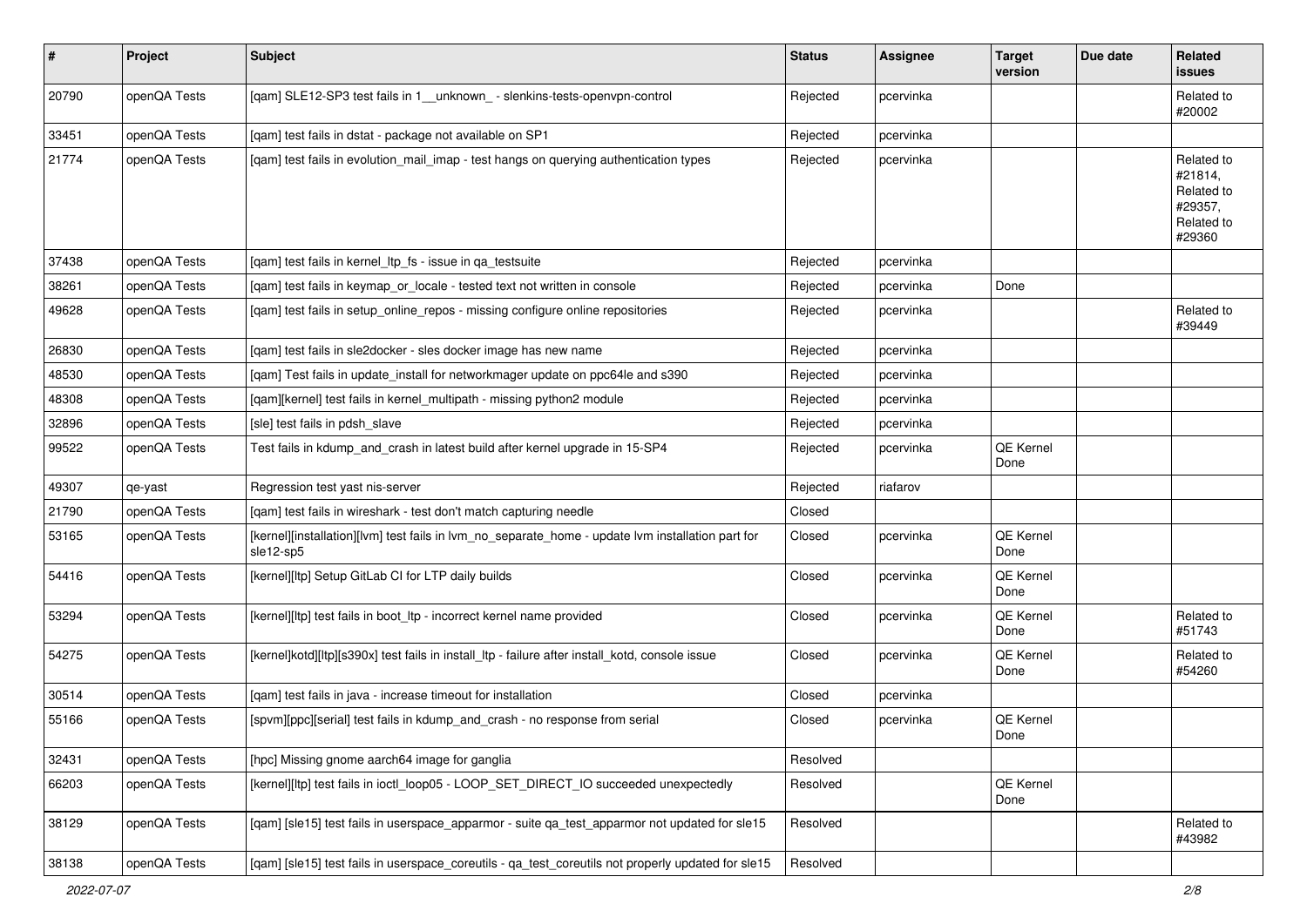| $\vert$ # | Project        | <b>Subject</b>                                                                          | <b>Status</b> | <b>Assignee</b> | <b>Target</b><br>version | Due date   | <b>Related</b><br>issues                                                  |
|-----------|----------------|-----------------------------------------------------------------------------------------|---------------|-----------------|--------------------------|------------|---------------------------------------------------------------------------|
| 30219     | openQA Tests   | [qam] openqaworker3:8 - DIE can't open qmp                                              | Resolved      |                 |                          |            |                                                                           |
| 20756     | openQA Tests   | [gam] SLE12-SP3 test fails in scc registration                                          | Resolved      |                 |                          |            |                                                                           |
| 20758     | openQA Tests   | [qam] SLE12-SP3 test fails in welcome                                                   | Resolved      |                 |                          |            |                                                                           |
| 19492     | openQA Tests   | [qam] test fails in addon_products_sle                                                  | Resolved      |                 |                          |            |                                                                           |
| 20778     | openQA Tests   | [qam] test fails in install_update - missing variable INCIDENT_PATCH                    | Resolved      |                 |                          |            |                                                                           |
| 31867     | openQA Tests   | [gam] test fails in partitioning raid - failures after update to needles                | Resolved      |                 |                          |            | Related to<br>#28955                                                      |
| 49673     | openQA Tests   | [qam] test fails in zypper_docker - increase timeout for zypper docker operation        | Resolved      |                 |                          |            |                                                                           |
| 34258     | openQA Tests   | [gam][sle] test fails in updates packagekit gpk                                         | Resolved      |                 |                          |            |                                                                           |
| 91076     | openQA Tests   | Test fails in install_ltp - 32bit version dependency on libmnl                          | Resolved      |                 | QE Kernel<br>Done        |            |                                                                           |
| 28297     | openQA Tests   | [gam] test fails in firefox developertool - missed click                                | Resolved      | bfilho          |                          |            | Related to<br>#33781                                                      |
| 57266     | openQA Project | Forbid test suite name changes if used in job groups                                    | Resolved      | cdywan          | Done                     |            |                                                                           |
| 28288     | openQA Tests   | [qam] test fails in firefox_headers - missed keys on input                              | Resolved      | coolo           |                          |            |                                                                           |
| 30388     | openQA Project | [gam] opengaworker10:4 - worker fail all tests - gemu instances are left behind         | Resolved      | dasantiago      | Done                     |            | Related to<br>#30595,<br>Related to<br>#30700, Has<br>duplicate<br>#31126 |
| 20760     | openQA Tests   | [qam] SLE12-SP3 test fails in add_update_test_repo                                      | Resolved      | dasantiago      |                          |            |                                                                           |
| 46109     | openQA Tests   | [qam] test fails in addon_products_via_SCC_yast2                                        | Resolved      | dheidler        |                          |            | Related to<br>#44252                                                      |
| 67108     | openQA Tests   | [gam] test fails in install - incorrect job configuration XFSTESTS REPO                 | Resolved      | dzedro          |                          |            |                                                                           |
| 28291     | openQA Tests   | [qam] test fails in firefox_passwd - incorrectly typed password                         | Resolved      | emiura          |                          |            |                                                                           |
| 89966     | openQA Tests   | [qe-core] Test kernel_multipath tries to install fixed version of mdadm                 | Resolved      | geor            | QE-Core:<br>Ready        |            |                                                                           |
| 48362     | openQA Tests   | [qam] test fails in supportutils - remove pam check                                     | Resolved      | hurhaj          |                          |            |                                                                           |
| 49418     | openQA Tests   | [qe-asg][qem] test fails in cluster_md                                                  | Resolved      | jadamek         |                          |            |                                                                           |
| 49295     | qe-yast        | [gam][newt][yast2-nfs-client] Regression test yast nfs                                  | Resolved      | jgwang          |                          |            |                                                                           |
| 49313     | qe-yast        | [qam][newt][yast2-rdp] Regression test yast rdp                                         | Resolved      | jgwang          |                          |            |                                                                           |
| 48467     | openQA Tests   | [qam][sle] test fails in zypper_lifecycle_toolchain - increase timeout for installation | Resolved      | martinsmac      |                          | 2019-03-16 | Is duplicate of<br>#47228                                                 |
| 65627     | openQA Project | [kernel] Job fails to download LTP asset file                                           | Resolved      | MDoucha         | QE Kernel<br>Done        |            | Related to<br>#66007                                                      |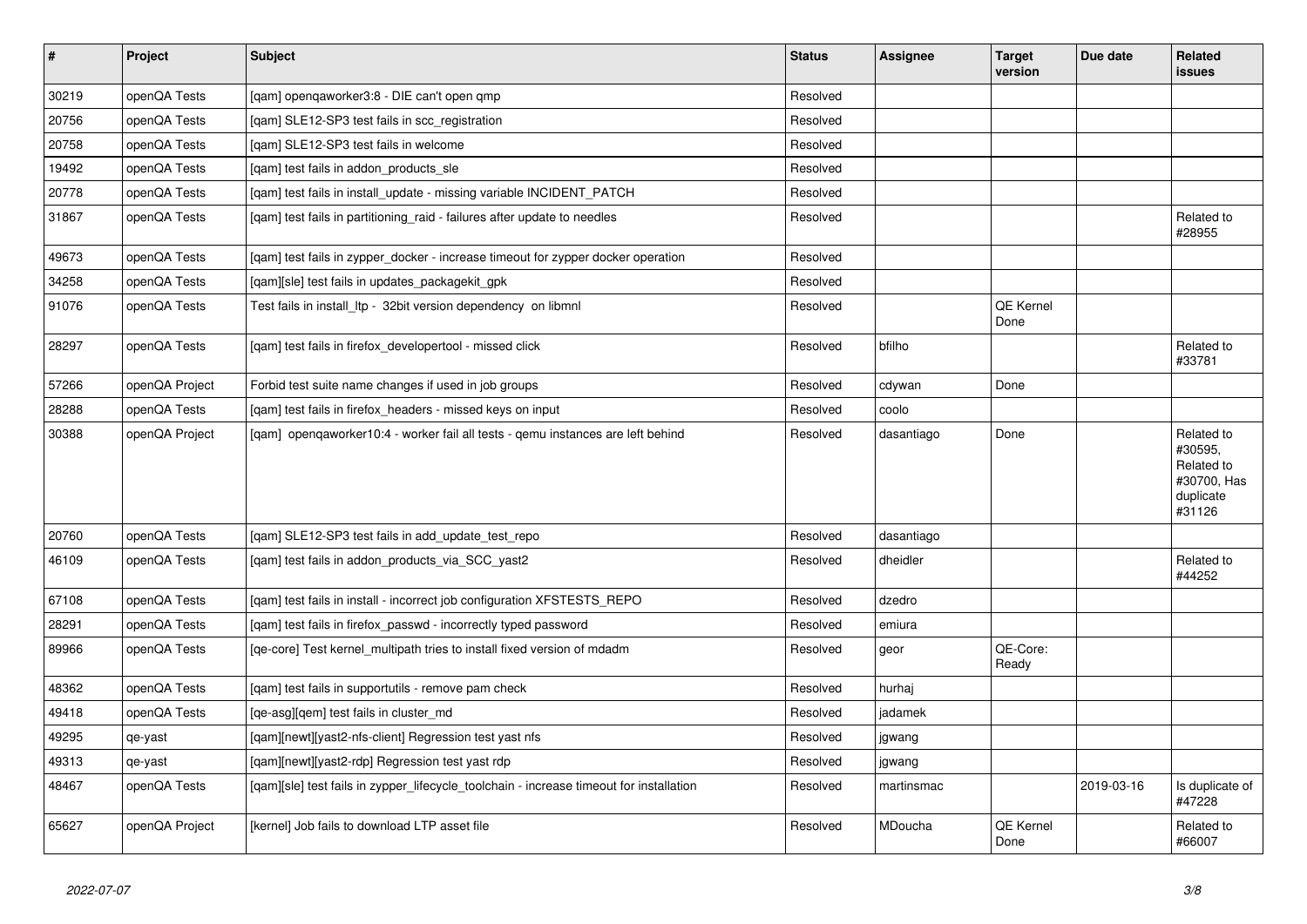| #     | Project      | <b>Subject</b>                                                                                            | <b>Status</b> | <b>Assignee</b> | <b>Target</b><br>version | Due date | <b>Related</b><br>issues                            |
|-------|--------------|-----------------------------------------------------------------------------------------------------------|---------------|-----------------|--------------------------|----------|-----------------------------------------------------|
| 65067 | openQA Tests | [kernel] test fails in clone301                                                                           | Resolved      | metan           | QE Kernel<br>Done        |          |                                                     |
| 20904 | openQA Tests | [qam] - test fails in bootloader_s390 - ftp is missing install medium                                     | Resolved      | mgriessmeier    |                          |          | Related to<br>#21038                                |
| 34255 | openQA Tests | [sle] test fails in kdump and crash - fail related to ruby2.1-rubygem-nokogiri                            | Resolved      | mgriessmeier    |                          |          | Related to<br>#34777                                |
| 49265 | qe-yast      | [gam][maint][yast2-storage][yast2-storage-ng] Regression test yast disk                                   | Resolved      | mgrifalconi     |                          |          |                                                     |
| 49286 | qe-yast      | [gam][newt][yast2-lang] Regression test yast language                                                     | Resolved      | mgrifalconi     |                          |          |                                                     |
| 38066 | openQA Tests | [qam] [sle] [functional] test fails in application_starts_on_login - failure after check_screen<br>change | Resolved      | okurz           |                          |          |                                                     |
| 38069 | openQA Tests | [qam] [sle] [functional] test fails in pidgin_IRC - failure after check_screen change                     | Resolved      | okurz           |                          |          |                                                     |
| 30033 | openQA Tests | [qam] test fails in libreoffice_mainmenu_components - ttyS0 permission denied                             | Resolved      | okurz           |                          |          | Related to<br>#29940                                |
| 19486 | openQA Tests | [qam][sle][functional][s390] test fails in install_update -> consoletest_setup types password to<br>early | Resolved      | okurz           |                          |          | Has duplicate<br>#19530, Has<br>duplicate<br>#19584 |
| 89990 | openQA Tests | Error on tests/kernel/run_ltp.pm: Can't locate sle/tests/kernel/run_ltp.pm                                | Resolved      | okurz           | Ready                    |          | Related to<br>#67723                                |
| 37928 | openQA Tests | [QAM] [SLE 15] Migrate Itp tests in Updates to new runner                                                 | Resolved      | osukup          |                          |          |                                                     |
| 20804 | openQA Tests | [gam] SLE12-SP3 test fails in system role - incorrect content of variable MAINT TEST REPO                 | Resolved      | osukup          |                          |          |                                                     |
| 31699 | openQA Tests | [qam] test fails in scc_registration - failing since scc_addons update                                    | Resolved      | osukup          |                          |          |                                                     |
| 57224 | openQA Tests | [kernel] - test fails in kdump_and_crash - pasword is not entered before grub                             | Resolved      | pcervinka       | QE Kernel<br>Done        |          |                                                     |
| 39887 | openQA Tests | [kernel] [sle] [network] test fails in before_test - network failure                                      | Resolved      | pcervinka       | Done                     |          |                                                     |
| 66188 | openQA Tests | [kernel] test fails in boot_ltp - increase timeout                                                        | Resolved      | pcervinka       | QE Kernel<br>Done        |          |                                                     |
| 60746 | openQA Tests | [kernel] test fails in boot_to_desktop - increase timeout after password                                  | Resolved      | pcervinka       | <b>QE Kernel</b><br>Done |          |                                                     |
| 60818 | openQA Tests | [kernel] test fails in kdump and crash - password prompt is not catched                                   | Resolved      | pcervinka       | QE Kernel<br>Done        |          |                                                     |
| 60326 | openQA Tests | [kernel] test fails in multipath - update schedule                                                        | Resolved      | pcervinka       | <b>QE Kernel</b><br>Done |          |                                                     |
| 56615 | openQA Tests | [kernel] test fails in tuned - error message for perf bias failure is different on SLE15-SP1              | Resolved      | pcervinka       | <b>QE Kernel</b><br>Done |          |                                                     |
| 60083 | openQA Tests | [kernel][functional] - test fails in boot_to_desktop - password is not entered                            | Resolved      | pcervinka       | QE Kernel<br>Done        |          |                                                     |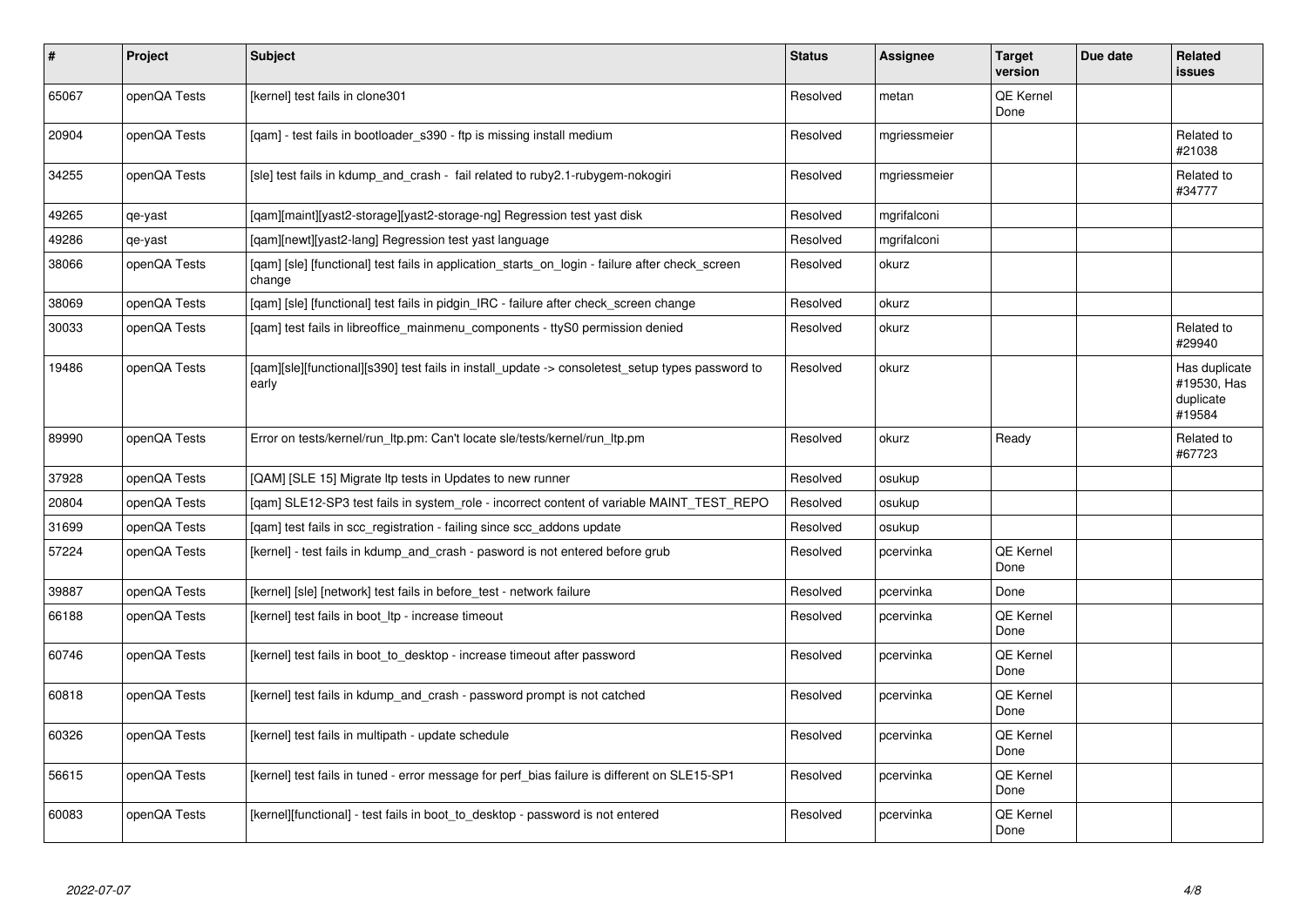| $\sharp$ | Project      | Subject                                                                                     | <b>Status</b> | Assignee  | <b>Target</b><br>version | Due date | Related<br>issues                                                                                  |
|----------|--------------|---------------------------------------------------------------------------------------------|---------------|-----------|--------------------------|----------|----------------------------------------------------------------------------------------------------|
| 57329    | openQA Tests | [kernel][functional] PowerVM console is not active all the time                             | Resolved      | pcervinka | QE Kernel<br>Done        |          | Related to<br>#54617,<br>Related to<br>#58220,<br>Related to<br>#14626, Has<br>duplicate<br>#62819 |
| 63943    | openQA Tests | [kernel][ltp] test fails in pkey01 - Setup hugepages before test execution                  | Resolved      | pcervinka | QE Kernel<br>Done        |          | Related to<br>#63610                                                                               |
| 63610    | openQA Tests | [kernel][ltp][spvm] - test fails in pkey01 on spvm                                          | Resolved      | pcervinka | QE Kernel<br>Done        |          | Related to<br>#63943                                                                               |
| 64030    | openQA Tests | [kernel][ltp]spvm] test fails in boot_ltp - Not finished boot                               | Resolved      | pcervinka | QE Kernel<br>Done        |          |                                                                                                    |
| 73099    | openQA Tests | [kernel][powervm] Test fails in install_klp_product - console is not switched               | Resolved      | pcervinka | QE Kernel<br>Done        |          |                                                                                                    |
| 60182    | openQA Tests | [kernel][spvm] test fails in lvm_no_separate_home - update needles                          | Resolved      | pcervinka | QE Kernel<br>Done        |          |                                                                                                    |
| 59954    | openQA Tests | [kernel][spvm] test fails in qa_test_klp - git should be git-core                           | Resolved      | pcervinka | QE Kernel<br>Done        |          |                                                                                                    |
| 59226    | openQA Tests | [kernel]ltp][spvm][sporadic] test fails in boot_ltp - cat /tmp/ver_linux_before.txt timeout | Resolved      | pcervinka | QE Kernel<br>Done        |          | Related to<br>#59190                                                                               |
| 40181    | openQA Tests | [network] test fails in before_test - wicked basic test fails on 15SP1                      | Resolved      | pcervinka | Done                     |          |                                                                                                    |
| 32716    | openQA Tests | [qa]test fails in shutdown                                                                  | Resolved      | pcervinka |                          |          |                                                                                                    |
| 37925    | openQA Tests | [QAM] [SLE 15] Make SLE-HPC product installation compatible with QAM update flow            | Resolved      | pcervinka | Done                     |          |                                                                                                    |
| 38135    | openQA Tests | [qam] [sle15] test fails in userspace_bind - qa_test_bind is not updated for SLE15          | Resolved      | pcervinka | Done                     |          |                                                                                                    |
| 20696    | openQA Tests | [qam] Make evolution_prepare_servers compatibile with openSUSE                              | Resolved      | pcervinka |                          |          | Related to<br>#19320                                                                               |
| 30127    | openQA Tests | [qam] test fails in application_starts_on_login - dynamic space in needle                   | Resolved      | pcervinka |                          |          |                                                                                                    |
| 31810    | openQA Tests | [qam] test fails in docker - disable docker tests on sle12-sp1                              | Resolved      | pcervinka |                          |          |                                                                                                    |
| 33469    | openQA Tests | [gam] test fails in dstat - clean/update needles for dstat-fileoutput                       | Resolved      | pcervinka |                          |          | Related to<br>#32719                                                                               |
| 37093    | openQA Tests | [gam] test fails in evolution mail imap - remove workaround for bsc#1049387                 | Resolved      | pcervinka |                          |          |                                                                                                    |
| 27901    | openQA Tests | [qam] test fails in evolution_smoke - imap aol not responding                               | Resolved      | pcervinka |                          |          |                                                                                                    |
| 27618    | openQA Tests | [qam] test fails in firefox_java - remote side changed appearance                           | Resolved      | pcervinka |                          |          |                                                                                                    |
| 28528    | openQA Tests | [qam] test fails in groupwise - package is missing in ibs                                   | Resolved      | pcervinka |                          |          |                                                                                                    |
| 20782    | openQA Tests | [qam] test fails in install_patterns - mariadb test tries to install devel packages         | Resolved      | pcervinka |                          |          |                                                                                                    |
| 31180    | openQA Tests | [qam] test fails in kernel_kexec - migration to systemctl broke the test                    | Resolved      | pcervinka |                          |          |                                                                                                    |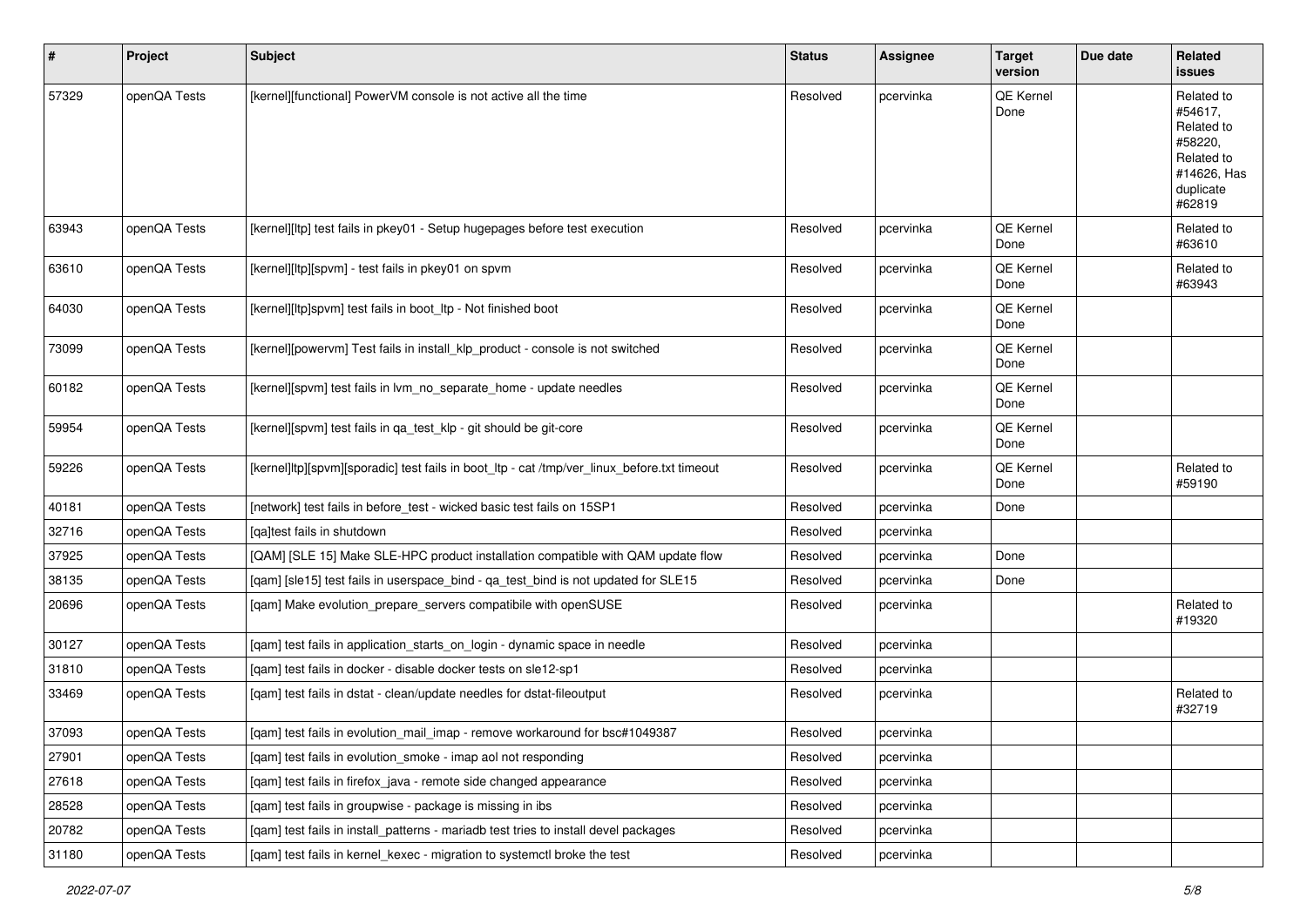| $\vert$ # | Project        | <b>Subject</b>                                                                                                   | <b>Status</b> | <b>Assignee</b> | <b>Target</b><br>version | Due date | <b>Related</b><br>issues |
|-----------|----------------|------------------------------------------------------------------------------------------------------------------|---------------|-----------------|--------------------------|----------|--------------------------|
| 31309     | openQA Tests   | [qam] test fails in libreoffice_mainmenu_components - needles should be updated                                  | Resolved      | pcervinka       |                          |          |                          |
| 39536     | openQA Tests   | [qam] test fails in patch_and_reboot - add missing variables for qam test issues                                 | Resolved      | pcervinka       | Done                     |          |                          |
| 27244     | openQA Tests   | [qam] test fails in select_patterns_and_packages - ha pattern is unselected                                      | Resolved      | pcervinka       |                          |          |                          |
| 27205     | openQA Tests   | [qam] test fails in setup - failing needles in iscsi support server                                              | Resolved      | pcervinka       |                          |          |                          |
| 25926     | openQA Tests   | [gam] test fails in sle2docker                                                                                   | Resolved      | pcervinka       |                          |          |                          |
| 21048     | openQA Tests   | [qam] test fails in tracker_search_in_nautilus - keyboard press is not reaching target                           | Resolved      | pcervinka       |                          |          | Related to<br>#5830      |
| 41030     | openQA Tests   | [qam] test fails in updates_packagekit_kde - zypper update requires additional install step                      | Resolved      | pcervinka       |                          |          | Related to<br>#41396     |
| 31315     | openQA Tests   | [qam] test fails in wireshark - rm command is not fully typed after alt-f4                                       | Resolved      | pcervinka       |                          |          |                          |
| 30814     | openQA Tests   | [qam] test fails in yast2_ntpclient - log window is not closed                                                   | Resolved      | pcervinka       |                          |          |                          |
| 20716     | openQA Tests   | [qam] test fails in zypper_info triggered on incidents -> needs adaption of pattern match                        | Resolved      | pcervinka       |                          |          |                          |
| 30039     | openQA Tests   | [qam] test fails in zypper_lr_validate - use version_utils instead of utils                                      | Resolved      | pcervinka       |                          |          |                          |
| 50387     | openQA Tests   | [qam][blue] - test fails in updates_packagekit_kde                                                               | Resolved      | pcervinka       |                          |          |                          |
| 50459     | openQA Tests   | [qam][blue][leap] test fails in updates_packagekit_gpk - fail after update                                       | Resolved      | pcervinka       |                          |          |                          |
| 50309     | openQA Tests   | [qam][blue][leap][opensuse] Update online_repos behavior to activate online repositories                         | Resolved      | pcervinka       |                          |          | Blocks #39449            |
| 50045     | openQA Tests   | [qam][blue][sle] - Fix type_password to accept parameters and pass them to the inner call<br>type_string         | Resolved      | pcervinka       |                          |          | Related to<br>#49655     |
| 48524     | openQA Tests   | [qam][ha] Test fails during iscsi client setup - host: command not found                                         | Resolved      | pcervinka       |                          |          | Has duplicate<br>#48302  |
| 33643     | openQA Tests   | [qam][ha] test fails in ha_cluster_init - scp failure                                                            | Resolved      | pcervinka       |                          |          |                          |
| 49217     | openQA Tests   | [qam][kernel][aarch64][sle] kdump is not scheduled for aarch64                                                   | Resolved      | pcervinka       |                          |          |                          |
| 49121     | openQA Tests   | [qam][kernel][multipath][aarch64] Qemu fails setup multipath on qemu_aarch64                                     | Resolved      | pcervinka       |                          |          |                          |
| 40547     | openQA Tests   | [qam][opensuse] test fails in updates_packagekit_kde - job timeout                                               | Resolved      | pcervinka       | Done                     |          |                          |
| 48155     | openQA Project | [qam][tools][kernel] Duplicate bootindex with multiple paths                                                     | Resolved      | pcervinka       |                          |          |                          |
| 51365     | openQA Tests   | [research] Named pipe /dev/sshserial missing lines on first use                                                  | Resolved      | pcervinka       | QE Kernel<br>Done        |          |                          |
| 52409     | openQA Tests   | [sle][kernel][textmode][ppc] test fails in system_role - installation fail during system_role selection Resolved |               | pcervinka       | QE Kernel<br>Done        |          |                          |
| 58871     | openQA Tests   | [spvm][kernel][functional] Shutdown check not implemented for spvm backend                                       | Resolved      | pcervinka       | QE Kernel<br>Done        |          |                          |
| 59843     | openQA Tests   | [spvm][kernel][openqa] test fails in coredump_collect - multiple select_console fails                            | Resolved      | pcervinka       | QE Kernel<br>Done        |          | Related to<br>#60497     |
| 44696     | openQA Tests   | [qam] test fails in sshd - user password is weak                                                                 | Resolved      | pdostal         |                          |          |                          |
| 32434     | openQA Tests   | [qam] - test fails in sle2docker - docker test suites don't clean images properly                                | Resolved      | pgeorgiadis     |                          |          |                          |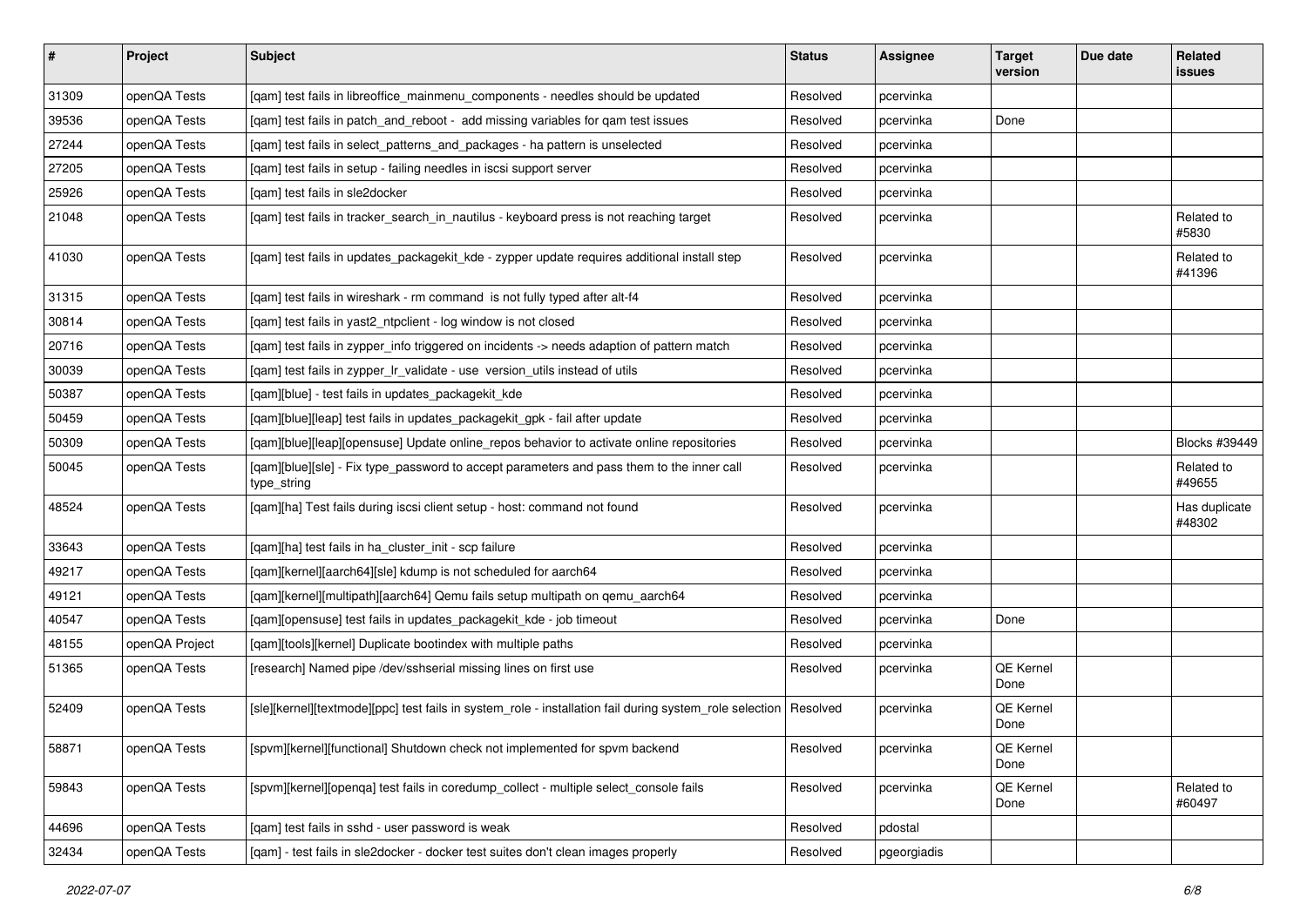| $\vert$ # | Project      | <b>Subject</b>                                                                    | <b>Status</b> | Assignee       | <b>Target</b><br>version | Due date   | Related<br><b>issues</b>                                                                                                                          |
|-----------|--------------|-----------------------------------------------------------------------------------|---------------|----------------|--------------------------|------------|---------------------------------------------------------------------------------------------------------------------------------------------------|
| 31657     | openQA Tests | [qam] test fails in runc - conflict between docker-runc and runc                  | Resolved      | pgeorgiadis    |                          |            |                                                                                                                                                   |
| 46895     | openQA Tests | [qam] test fails in dracut - output not matched on 15SP1                          | Resolved      | pstivanin      |                          | 2019-01-31 | Related to<br>#47417                                                                                                                              |
| 50243     | openQA Tests | [kernel] - test fails in trinity - test is not designed to be run on ooo          | Resolved      | pvorel         | QE Kernel<br>Done        |            | Related to<br>#50525                                                                                                                              |
| 104613    | openQA Tests | Enable Itp known issues on o3                                                     | Resolved      | pvorel         | QE Kernel<br>Done        |            |                                                                                                                                                   |
| 20980     | openQA Tests | [qam] test fails in addon_products_sle                                            | Resolved      | riafarov       |                          |            |                                                                                                                                                   |
| 34288     | openQA Tests | [qam] test fails in zypper_info - zypper_info shouldn't be started                | Resolved      | riafarov       |                          |            | Related to<br>#32038                                                                                                                              |
| 28015     | openQA Tests | [gam] test fails setup - aplay.pm syntax error                                    | Resolved      | riafarov       |                          |            |                                                                                                                                                   |
| 40418     | openQA Tests | [gam][functional][sle] test fails in select patterns and packages                 | Resolved      | riafarov       |                          |            | Related to<br>#38870                                                                                                                              |
| 46487     | openQA Tests | [qam][functional][y] test fails in select_patterns_and_packages                   | Resolved      | riafarov       | Milestone 24             |            |                                                                                                                                                   |
| 37979     | openQA Tests | [SLE] test fails in updates_packagekit_gpk - gpk-update-viewer doesn't start      | Resolved      | riafarov       |                          |            | Related to<br>#31954                                                                                                                              |
| 49271     | qe-yast      | [qam][newt][yast2-ftp-server] Regression test yast ftp-server                     | Resolved      | shukui         |                          |            |                                                                                                                                                   |
| 49277     | qe-yast      | [qam][newt][yast2-http-server] Regression test yast http-server                   | Resolved      | shukui         |                          |            |                                                                                                                                                   |
| 49283     | qe-yast      | [qam] Regression test yast keyboard                                               | Resolved      | simonlm        |                          |            |                                                                                                                                                   |
| 49298     | qe-yast      | [qam][newt][yast2-nfs-server] Regression test yast nfs-server                     | Resolved      | simonlm        |                          |            |                                                                                                                                                   |
| 38387     | openQA Tests | [functional][u][sporadic][medium] test fails in gnucash - window is not closed    | Resolved      | SLindoMansilla | Milestone 18             | 2018-08-28 | Related to<br>#38057.<br>Related to<br>#38114,<br>Related to<br>#38702,<br>Related to<br>#39131,<br>Related to<br>#40172,<br>Related to<br>#40319 |
| 27994     | openQA Tests | [qam][expedite][sprint 201711.2] test fails in test setup in bmwqemu.pm           | Resolved      | szarate        |                          |            |                                                                                                                                                   |
| 27506     | openQA Tests | [qam] test fails in 1_shim_suite - missing repository on dist                     | Resolved      | thehejik       |                          |            |                                                                                                                                                   |
| 49262     | qe-yast      | [qam][newt][yast2-dns-server] Regression test yast dns-server                     | Resolved      | tonyyuan       |                          |            |                                                                                                                                                   |
| 49250     | qe-yast      | [qam][newt][yast2-network] Regression test for yast lan command line option       | Resolved      | vpelcak        |                          |            |                                                                                                                                                   |
| 21052     | openQA Tests | [qam] test fails in shotwell_export - failure on first launch                     | Resolved      | vsvecova       |                          |            |                                                                                                                                                   |
| 40259     | openQA Tests | [gam] test fails in libreoffice mainmenu components - needle fail at base-install | Resolved      | yuanren10      |                          |            |                                                                                                                                                   |